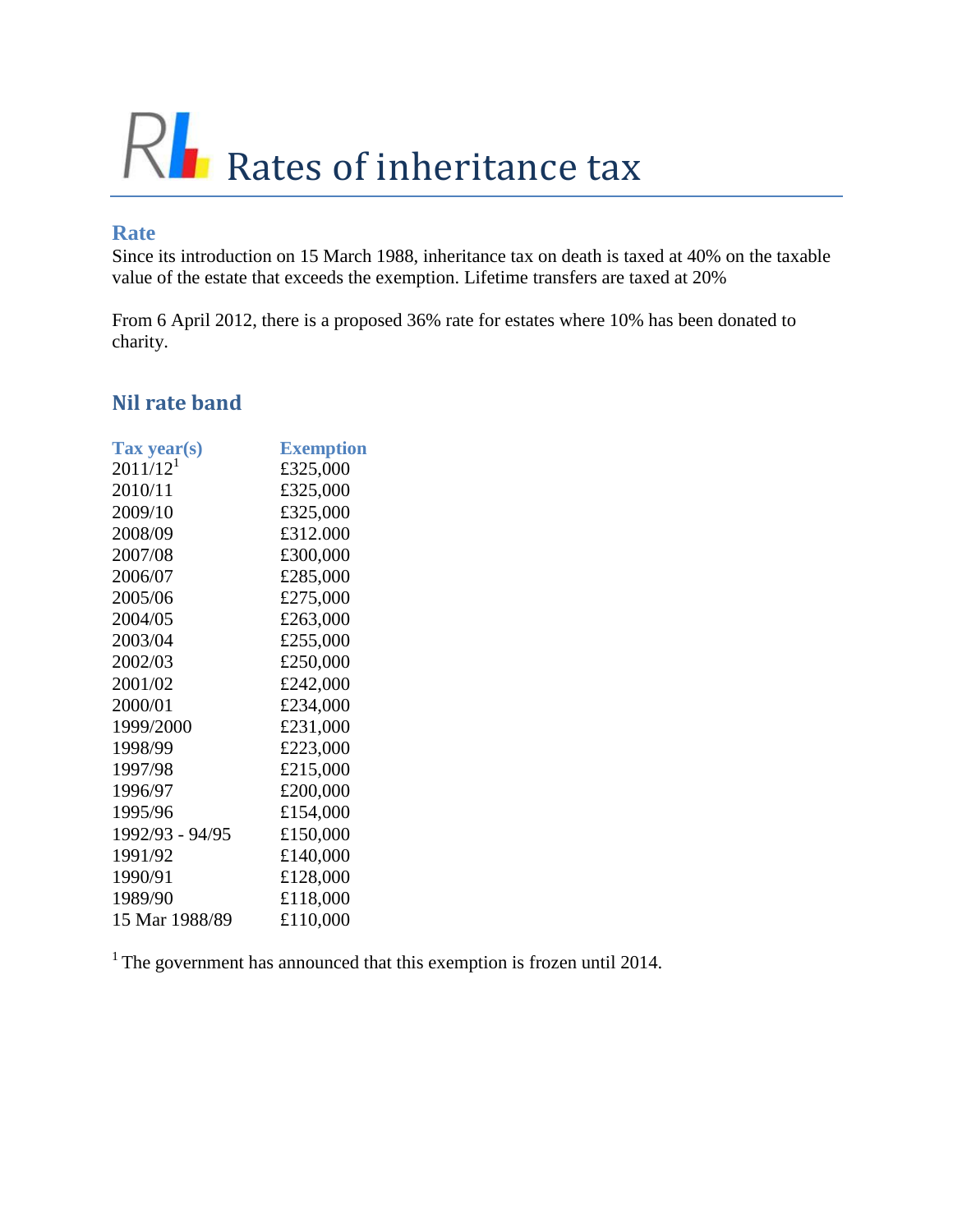## **Nil rate band for capital transfer tax and estate duty.**

These figures may still be needed to calculate the amount of nil rate band transferred on the death of a spouse. The figures before 13 March 1975 relate to estate duty

| <b>From</b>     | <b>Nil rate band</b> |
|-----------------|----------------------|
| 6 April 1987    | £90,000              |
| 18 March 1986   | £71,000              |
| 6 April 1985    | £67,000              |
| 13 March 1984   | £64,000              |
| 15 March 1983   | £60,000              |
| 9 March 1982    | £55,000              |
| 26 March 1980   | £50,000              |
| 27 October 1977 | £25,000              |
| 13 March 1975   | £15,000              |
| 22 March 1972   | £15,000              |
| 31 March 1971   | £12,500              |
| 16 April 1969   | £10,000              |
| 4 April 1963    | £5,000               |
| 9 April 1962    | £4,000               |
| 30 July 1954    | £3,000               |
| 10 April 1946   | £2,000               |
| 16 August 1914  | £100                 |
| Previously      | nil                  |
|                 |                      |

#### **Other allowances**

Except as indicated, these allowances and reliefs have applied since inheritance tax was introduced.

| Annual exemption for gifts:                              |        |
|----------------------------------------------------------|--------|
| From 6 April 1981: £3,000                                |        |
| Previously:                                              | £2,000 |
| Gifts in consideration of marriage or civil partnership: |        |
| Parent:                                                  | £5,000 |
| Remoter ancestor:                                        | £2,500 |
| Party to marriage:                                       | £2,500 |
| Any other person                                         | £1,000 |
| Non-domicilied husband, wife or civil partner:           |        |
| From 9 March 1982: £55,000                               |        |
| Small gifts annual exemption per donee:                  |        |
| From 6 April 1980: £250                                  |        |
| Previously:                                              | £100   |
|                                                          |        |
|                                                          |        |